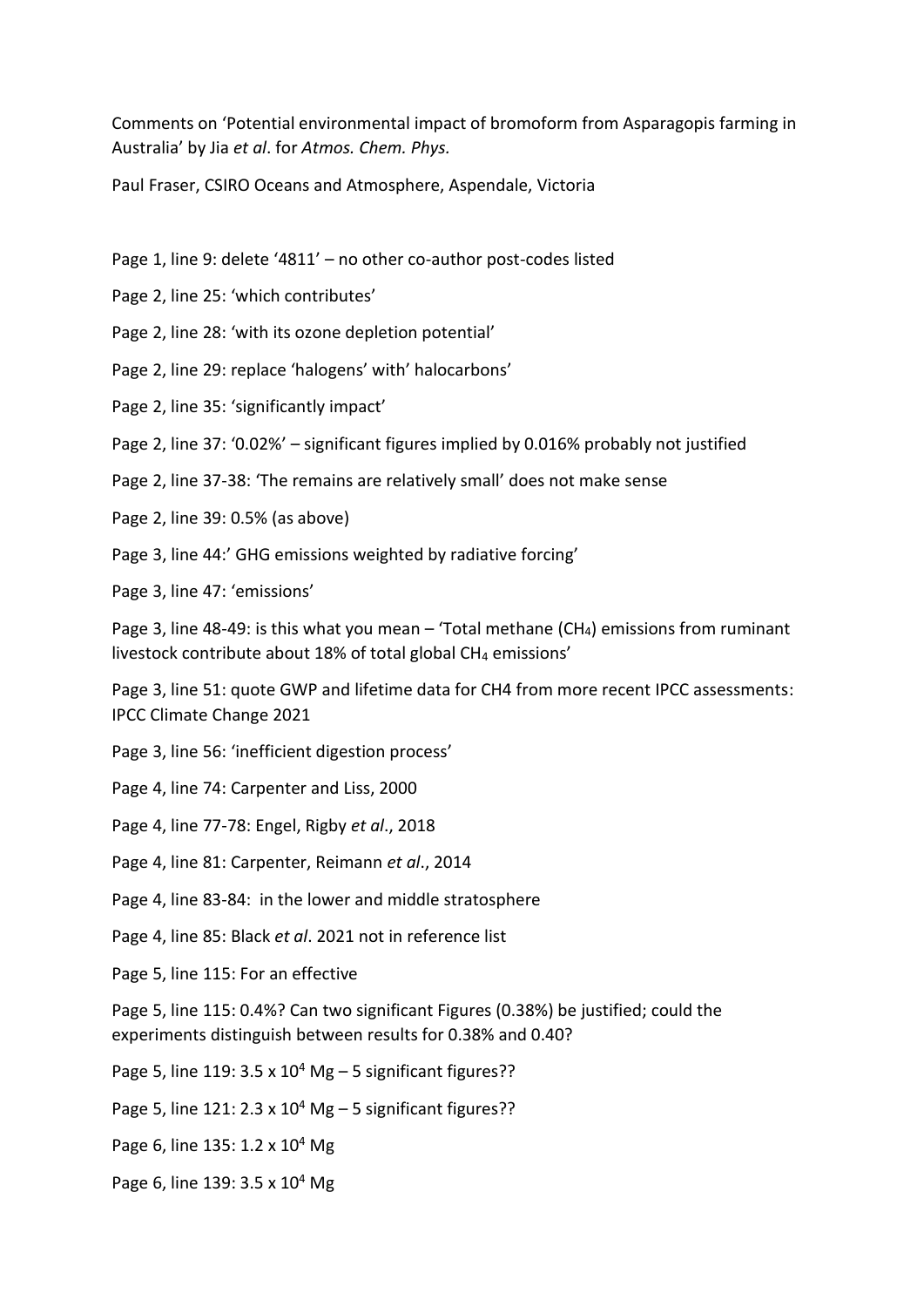- Page 6, line 147: Yong et al. (2013)
- Page 7, line 166: which farms are actual and theoretical?
- Page 8, line  $171: 1.2 \times 10^4$  Mg
- Page 9, line 180: listed as Magnusson et al. 2020 in reference list
- Page 9, line 185: 1650 ng, the Paul et al. release is quoted to 2 significant figures: 1100 ng
- Page 9, line 187: OK, 1600 ng, ignore above
- Page 9, line 191: were used in this study
- Page 10, line 211: Mass et al references are listed as 2019 and 2021
- Page 10, line 228: inter-? Interpolation?
- Page 11, line 247: 3.5 x 10<sup>4</sup> Mg
- Page 12, line 285: Montzka, Reimann *et al*. 2010
- Page 14, line 298: to that of the reference substance CFC-11 (CCl<sub>3</sub>F) on a mass emitted basis
- Page 14, line 300: long-lived halocarbons
- Page 14, line 304: from the same unit mass emission of CFC-11

Page 14, line 307: CHBr<sub>3</sub>

Page 15 line 326: the ODP values applied here

Page 15, line 328: Engel, Rigby *et al*.

Page 15, line 329-330: impact on the comparison……ODP weighted emissions presented here.

Page 18, line 324: to simulate the enhanced atmospheric CHB $r_3$  mixing ratios (above natural background) for each…

Page 18, line 395: Background CHBr<sub>3</sub> levels are calculated.... These background levels derived from Ziska et al. need to be discussed. Do the authors use the latitudinally averaged data (Figure 2 of Ziska at al.). It would be instructive to compare the background CHBr<sub>3</sub> levels from Ziska et al. assumed for Triabunna, Tasmania (about 0.5 ppt?) to publicly available (and published) observations at Cape Grim, Tasmania (annual average about 1-2 ppt). The Ziska data compendium are from various laboratories but are not intercalibrated. The Triabunna background  $CHBr<sub>3</sub>$  level could be as high as 2 ppt – what difference would this make to the flux calculations?

Page 18, line 398: Figure S1 compares calculated CHBr<sub>3</sub> mixing ratios due to Asparagopis farming at GTY and Darwin compared to appropriate Ziska mixing ratios (need to state latitude of Ziska data). The Figure shows mixing ratios only, not emissions, so need to state this and then say what this implies about emissions. The background surface CHB $r_3$  mixing